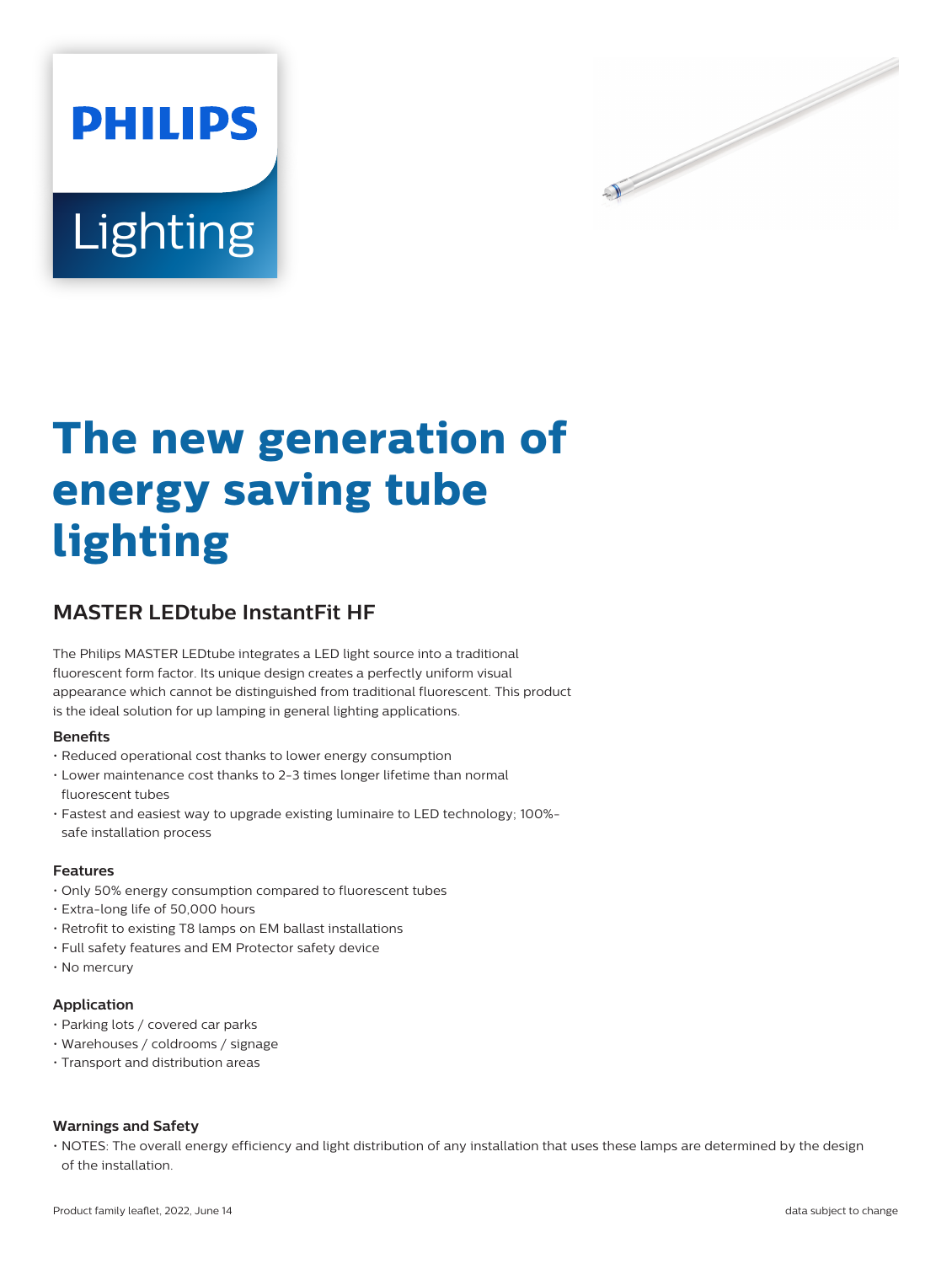# **MASTER LEDtube InstantFit HF**

**Versions**



# **Dimensional drawing**





| Product             | D1 | D <sub>2</sub> | A1 | A2                                          | A <sub>3</sub> |
|---------------------|----|----------------|----|---------------------------------------------|----------------|
| MASTER LEDtube HF   |    |                |    | 25.6 mm 28 mm 1498.7 mm 1505.8 mm 1512.9 mm |                |
| 1500mm HO 20W865 T8 |    |                |    |                                             |                |
| MASTER LEDtube HF   |    |                |    | 25.6 mm 28 mm 1198.1 mm 1205.2 mm 1212.3 mm |                |
| 1200mm HO 14W840 T8 |    |                |    |                                             |                |
| MASTER LEDtube HF   |    |                |    | 25.6 mm 28 mm 1498.7 mm 1505.8 mm 1512.9 mm |                |
| 1500mm UO 24W840 T8 |    |                |    |                                             |                |

| Product           | D1 | D <sub>2</sub> | - A1                                     | A2 | A3 |
|-------------------|----|----------------|------------------------------------------|----|----|
| MASTER LEDtube HF |    |                | 25.8 mm 28 mm 588.6 mm 595.7 mm 602.8 mm |    |    |
| 600mm HO 8W840 T8 |    |                |                                          |    |    |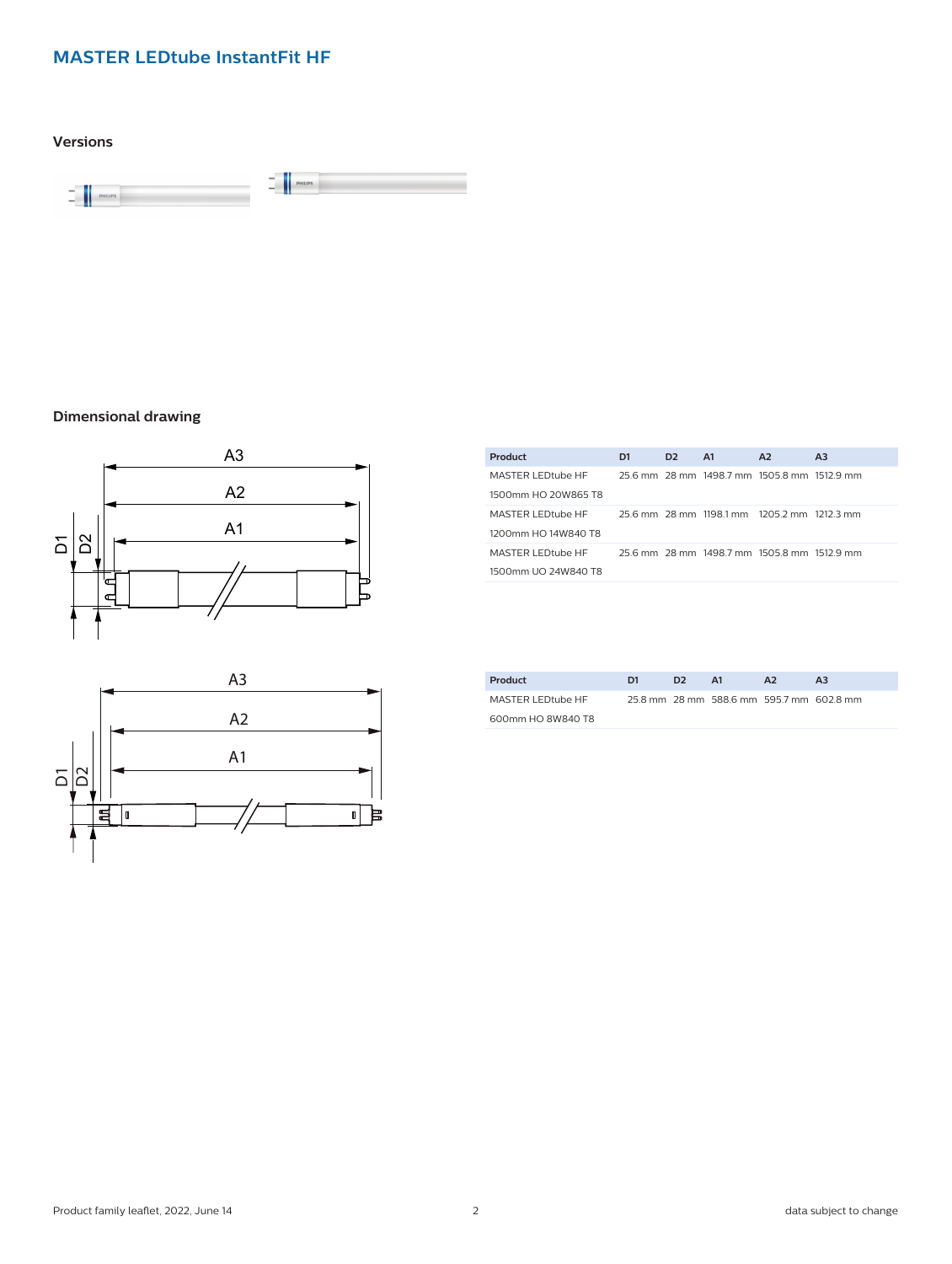# **MASTER LEDtube InstantFit HF**

| <b>Controls and Dimming</b>            |                 |
|----------------------------------------|-----------------|
| Dimmable                               | No              |
|                                        |                 |
| <b>Operating and Electrical</b>        |                 |
| <b>Starting Time (Nom)</b>             | 0.5s            |
|                                        |                 |
| <b>General Information</b>             |                 |
| Cap-Base                               | G13 ROT         |
|                                        | (Rotating)      |
| <b>Nominal Lifetime (Nom)</b>          | 60000 h         |
| <b>Switching Cycle</b>                 | 50,000X         |
|                                        |                 |
| <b>Light Technical</b>                 |                 |
| <b>Beam Angle (Nom)</b>                | 160°            |
| <b>Colour Rendering Index (Nom)</b>    | 83              |
| <b>Llmf At End Of Nominal Lifetime</b> | 70 %            |
| (Nom)                                  |                 |
|                                        |                 |
| <b>Mechanical and Housing</b>          |                 |
| <b>Bulb Shape</b>                      | Tube, double-   |
|                                        | ended           |
|                                        |                 |
| <b>Temperature</b>                     |                 |
| <b>T-Ambient (Max)</b>                 | 45 °C           |
| <b>T-Ambient (Min)</b>                 | $-20$ °C        |
| T-Storage (Max)                        | 65 °C           |
| T-Storage (Min)                        | $-40^{\circ}$ C |

# **Approval and Application**

J.

| Order Code | <b>Full Product Name</b>              | Energy Consumption kWh/1000 h |
|------------|---------------------------------------|-------------------------------|
| 68748200   | MASTER LEDtube HF 1200mm HO 14W840 T8 | 14 kWh                        |
| 68756700   | MASTER LEDtube HF 1500mm HO 20W865 T8 | 20 kWh                        |
| 68802100   | MASTER LEDtube HF 1500mm UO 24W840 T8 | 24 kWh                        |
| 74355300   | MASTER LEDtube HF 600mm HO 8W840 T8   | 8 kWh                         |

# **Operating and Electrical**

|          |                              |                        | Voltage | Power |          |                              |                        | Voltage | Power |
|----------|------------------------------|------------------------|---------|-------|----------|------------------------------|------------------------|---------|-------|
|          | Order Code Full Product Name | <b>Input Frequency</b> | (Nom)   | (Nom) |          | Order Code Full Product Name | <b>Input Frequency</b> | (Nom)   | (Nom) |
| 68748200 | MASTER LEDtube HF            | 20000-75000 Hz 30-80 V |         | 14 W  | 68802100 | MASTER LEDtube HF            | 20000-75000 Hz 30-80 V |         | 24 W  |
|          | 1200mm HO 14W840 T8          |                        |         |       |          | 1500mm UO 24W840 T8          |                        |         |       |
| 68756700 | MASTER LEDtube HF            | 20000-75000 Hz 30-80 V |         | 20 W  | 74355300 | MASTER LEDtube HF            | 20000-80000 Hz 20-50 V |         | 8 W   |
|          | 1500mm HO 20W865 T8          |                        |         |       |          | 600mm HO 8W840 T8            |                        |         |       |

# **Light Technical**

|          |                              |        | Correlated Colour  |                      |
|----------|------------------------------|--------|--------------------|----------------------|
|          |                              | Colour | <b>Temperature</b> | <b>Luminous Flux</b> |
|          | Order Code Full Product Name | Code   | (Nom)              | (Nom)                |
| 68748200 | MASTER LEDtube HF            | 840    | 4000 K             | 2100 lm              |
|          | 1200mm HO 14W840 T8          |        |                    |                      |
| 68756700 | MASTER LEDtube HF            | 865    | 6500 K             | 3100 lm              |
|          | 1500mm HO 20W865 T8          |        |                    |                      |

|          | <b>Correlated Colour</b>     |        |                    |                      |
|----------|------------------------------|--------|--------------------|----------------------|
|          |                              | Colour | <b>Temperature</b> | <b>Luminous Flux</b> |
|          | Order Code Full Product Name | Code   | (Nom)              | (Nom)                |
| 68802100 | MASTER I EDfube HE           | 840    | 4000 K             | 3700 lm              |
|          | 1500mm UO 24W840 T8          |        |                    |                      |
| 74355300 | MASTER LEDtube HF            | 840    | 4000 K             | 1050 lm              |
|          | 600mm HO 8W840 T8            |        |                    |                      |

### **Temperature**

|          | Order Code Full Product Name                 | T-Case Maximum (Nom) |
|----------|----------------------------------------------|----------------------|
| 68748200 | MASTER LEDtube HF 1200mm HO 14W840 T8        | 55 °C                |
| 68756700 | MASTER LEDtube HF 1500mm HO 20W865 T8 55 °C. |                      |

|          | Order Code Full Product Name                 | T-Case Maximum (Nom) |
|----------|----------------------------------------------|----------------------|
| 68802100 | MASTER LEDtube HF 1500mm UO 24W840 T8 55 °C. |                      |
| 74355300 | MASTER LEDtube HF 600mm HO 8W840 T8          | <b>AN</b> °C         |